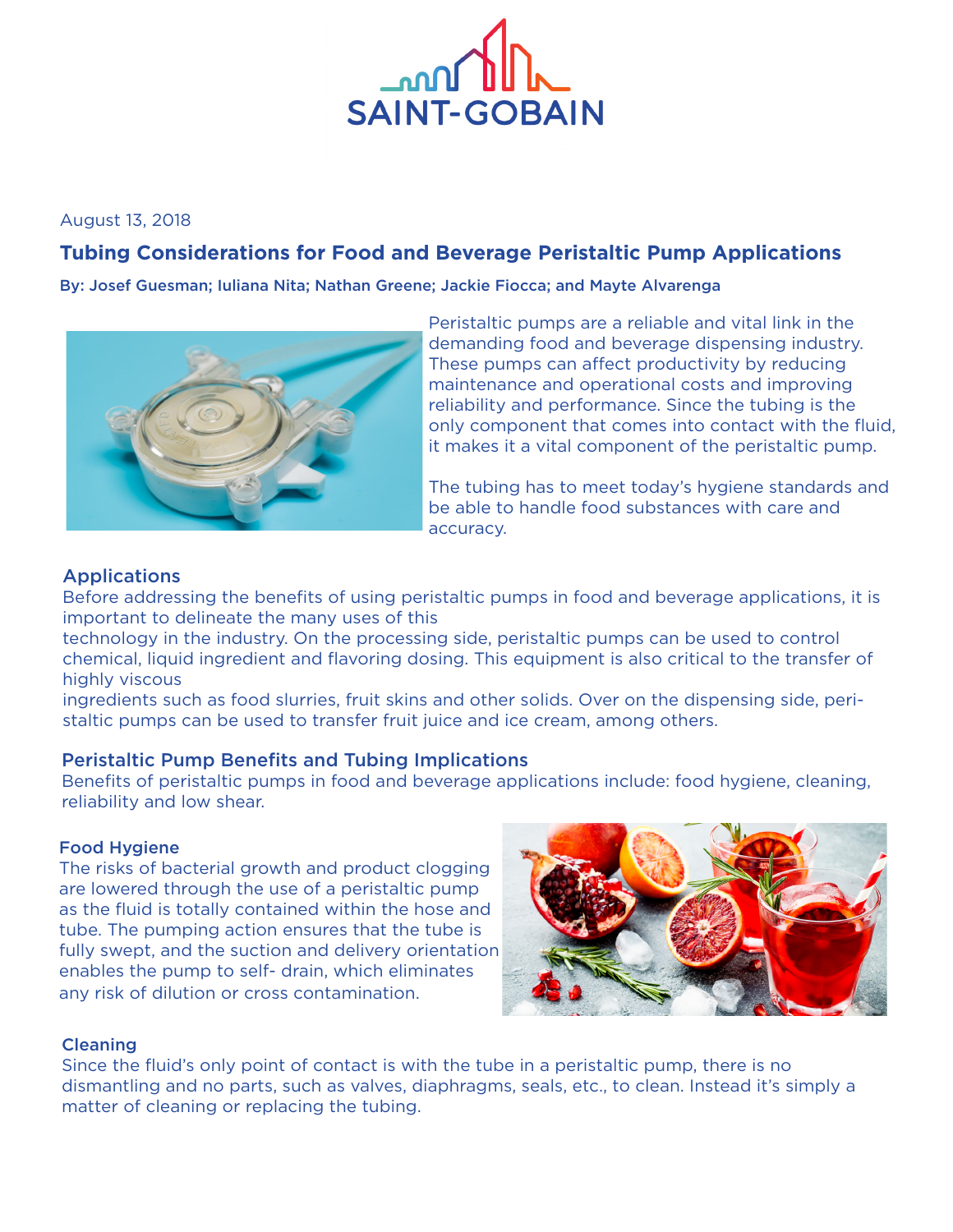### **Reliability**

Without the various parts that tend to leak, clog, corrode or need to be replaced, peristaltic pumps are virtually maintenance-free. Because the peristaltic pump is able to transfer a range of products -- from abrasive foodstuffs to highly corrosive chemicals -- through a flexible tube rather than through the pump head itself, corrosion or abrasive wear of the pumping mechanism is eliminated.

### Low Shear

Gentle pumping action, or low shear, makes peristaltic pumps ideal for food processing purposes as the pumping action will not damage or degrade a product's consistency or appearance. Where other pumps might risk damage to the product, the peristaltic pump ensures product quality.

### Peristaltic Pump Tubing

Specific attributes that need to be considered when choosing peristaltic pump tubing, include: sizing and tolerances for consistent flow rates; elasticity for repeatability; and wear resistance, chemical resistance and organoleptics for product quality.

### [Tygon® E-65-F:](https://www.processsystems.saint-gobain.com/products/tygon-e-65-f-food-and-beverage-dispensing-tubing) Taste and Odor Free, Long Life Tubing for Peristaltic Pumps

Our new food and beverage dispensing tubing solution has excellent flexural fatigue resistance, making it the best choice for peristaltic pump use. [Tygon® E-65-F](https://www.processsystems.saint-gobain.com/products/tygon-e-65-f-food-and-beverage-dispensing-tubing) was also designed to in demanding food and beverage applications.

Further, a sensory analysis conducted by an independent and objective party\* found that Tygon® E-65-F has a taste free and odor free profile for applications with cola syrup and equiva-

Tygon® E-65-F meets NSF 51 and the applicable requirements of FDA Food Additive Regulations and Regulation (EC) No 1935/2004 for its intended use.

### Accurate Sizing and Tight Tolerances

Because the peristaltic pumps are designed to squeeze the tubing a specific distance (occlusion) and dispense a food or beverage at a specified rate, the tubing needs to be designed to have an inner diameter and wall thickness that meets the design requirements of the dispensing system. IDs that are too large will have a higher flow rate, and IDs that are too small will have flow that is too low. On the extreme end, if the wall is too thin then the pump cannot be primed or generate the vacuum on the back side to pull the media into the pump. Walls that are slightly too thin may not be able to generate the pressure needed to dispense and walls that are too thick will cause excessive compression on the tubing leading to particle sheading (spallation) and early failures.

### **Elasticity**

Over the life of the pump, peristaltic pump tubing can be squeezed potentially millions of times. Tubes have to withstand these compressions without cracking or having a significant drop in the flow rate of the food or beverage. Elasticity gives the tubing the ability to consistently rebound and push fluid out at a repeatable rate.

### Chemical Resistance

Cleaning chemicals or even the food itself can cause effects on peristaltic pump tubing. These effects can show most often up as either absorption of the media into the tubing or extraction of contents in the tubing to the media. Either way this is bad for the performance of the tubing in the pump. Both lead to a drop in the expected life of the tube.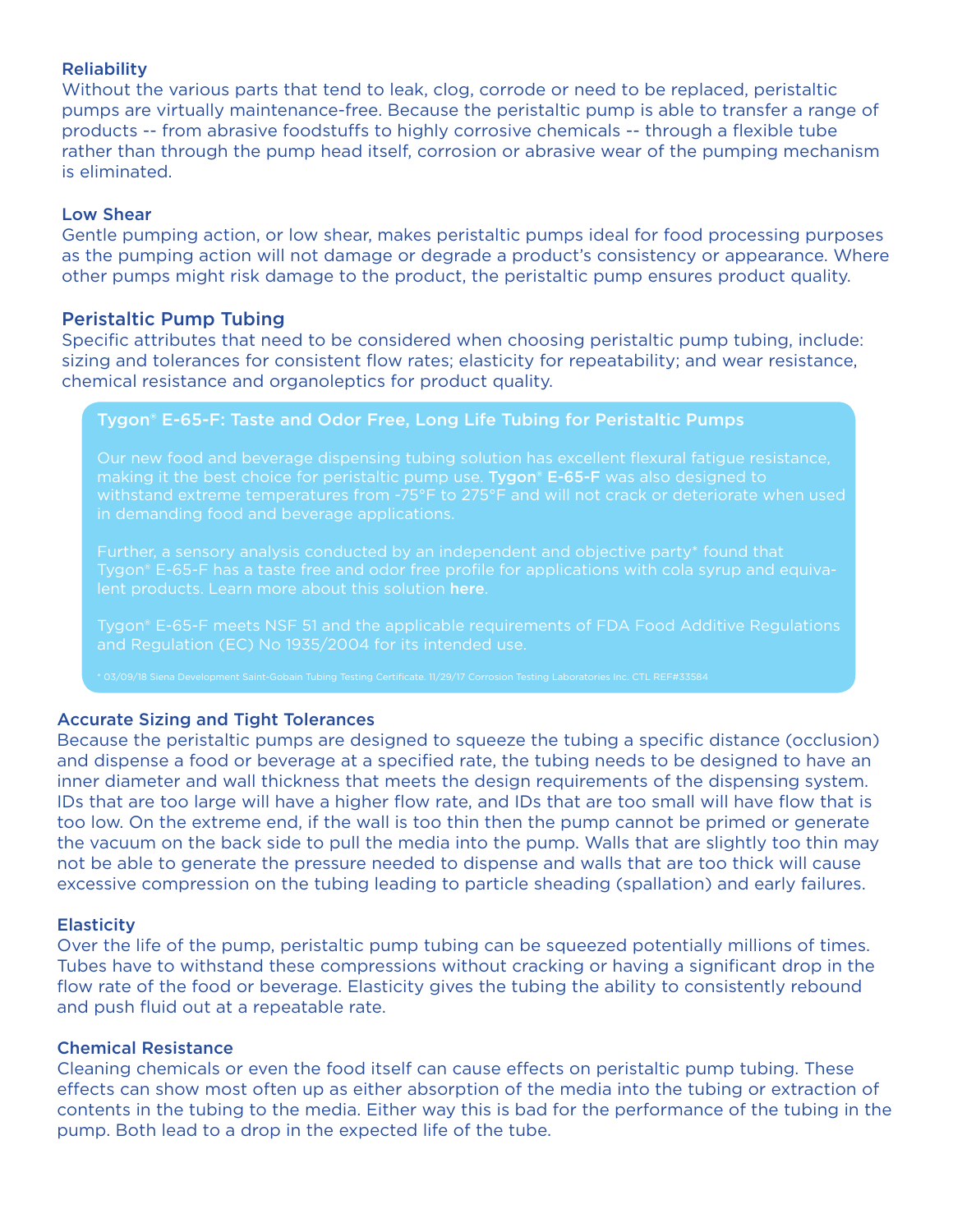### **Organoleptics**

Peristaltic pump tubing should not impart negative taste or odor into the food or beverage it is pumping.

### Wear Resistance

The pumping action on the tubing can cause the inner surface of the tubing to erode over time. This erosion can cause spallation i.e., particulate shedding, from the tubing ID. It is important that the tubing minimizes these particulates to keep the food or beverage pure.

### Comparative Peristaltic Pump Tubing Life

The chart below depicts hours until failure of  $\frac{1}{4}$ " I.D. x  $\frac{3}{8}$ " O.D. tubing in each corresponding formulation. In each case, a 3-roller pump head was utilized operating at 600 RPM under room temperature (73°F). Tubing failure is measured in hours of use prior to rupture.



Both peristaltic pumps and peristaltic pump tubing offer essential benefits to food and beverage processing industry through hygienic performance standards, repeatability, greater accuracy, reduced downtime and lower maintenance costs. Additionally, compared to other tubing technologies, Saint-Gobain offers critical benefits through superior performance and improved finished product quality.